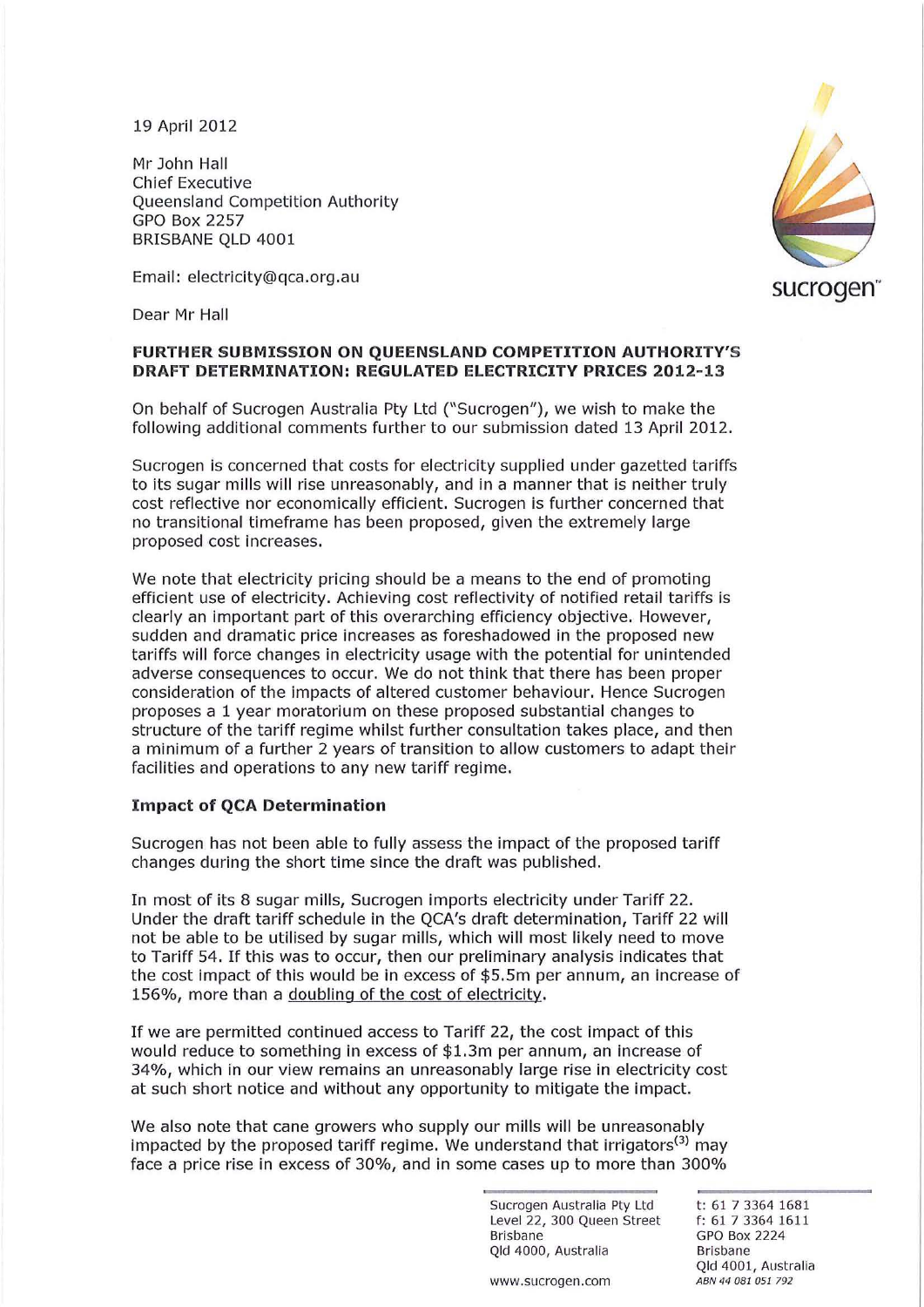on their electricity costs for irrigation pumping. This will particularly impact our growers in the Burdekin region, and no doubt expose them both to the direct cost increases attributable to their own on-farm pumping for irrigation, and indirect cost increases passed on in the form of increased water charges. We draw attention to the export oriented nature of our industry, meaning cost increases cannot be passed on to customers but must be absorbed by producers.

We are generally in agreement with Ergon<sup> $(2)$ </sup> when they voice their "concerns" about the timeframes proposed for introduction, the financial impacts on customers and the lack of time-of-use price signalling".

## **Issues in QCA Determination**

We note that The QCA has elected to base the network cost component of the proposed charges on Ergon's costs rather than Energex's costs, in contravention of the clear direction under their Delegation. We are generally in agreement with the comments of Sunwater $(1)$  on this matter.

We consider that the energy cost component of the determination is not truly cost reflective. We note that the Time-of-Use price signals previously inherent in tariffs have been generally removed. For example Tariff 22 offpeak rate was 35% of peak rate, and will now be 90% of peak rate. We consider this to be not reflective of the true cost supply at peak and off-peak times. Further we are concerned that this will lead to higher peak electricity usage, and consequently higher peak wholesale prices, the need for further Investment in network augmentation, and other economically inefficient outcomes, which will in turn led to further price rises. We are generally in agreement with the comments of Sunwater $(1)$  on this matter.

### **Sucrogen Recommendations**

### Greater time allowed for consultation

The propose changes represent a fundamental change to the principles underlying retail electricity tariffs in Queensland. There remain significant issues with the principles used in arriving at the draft determination. We would recommend that such wholesale changes undergo a more thorough consultation process, over the next 12 months prior to confirming any wholesale changes to future arrangements.

We agree with Ergon<sup>(2)</sup> when they advocate that "more detailed analysis... is required during the 2012-13 year"

### Greater assessment of full impacts of changes

It appears that QCA have not fully assessed the consequential changes the electricity market which might be brought about by such wholesale changes in price and structure, for example brought about by altered consumer response to radically altered time-of-use price signals, and the consequential impacts of this on the network, and ultimately on future wholesale and other electricity prices. We recommend an assessment of consequential changes be undertaken during a one year moratorium on the substantial tariff changes.

### Potential for double charging

All our sugar mills are able to generate export electricity to the grid. In some cases where larger generation projects have been undertaken, connection assets much larger than the import requirements have been built by Ergon and financed through specific network charges levied on Sucrogen. We